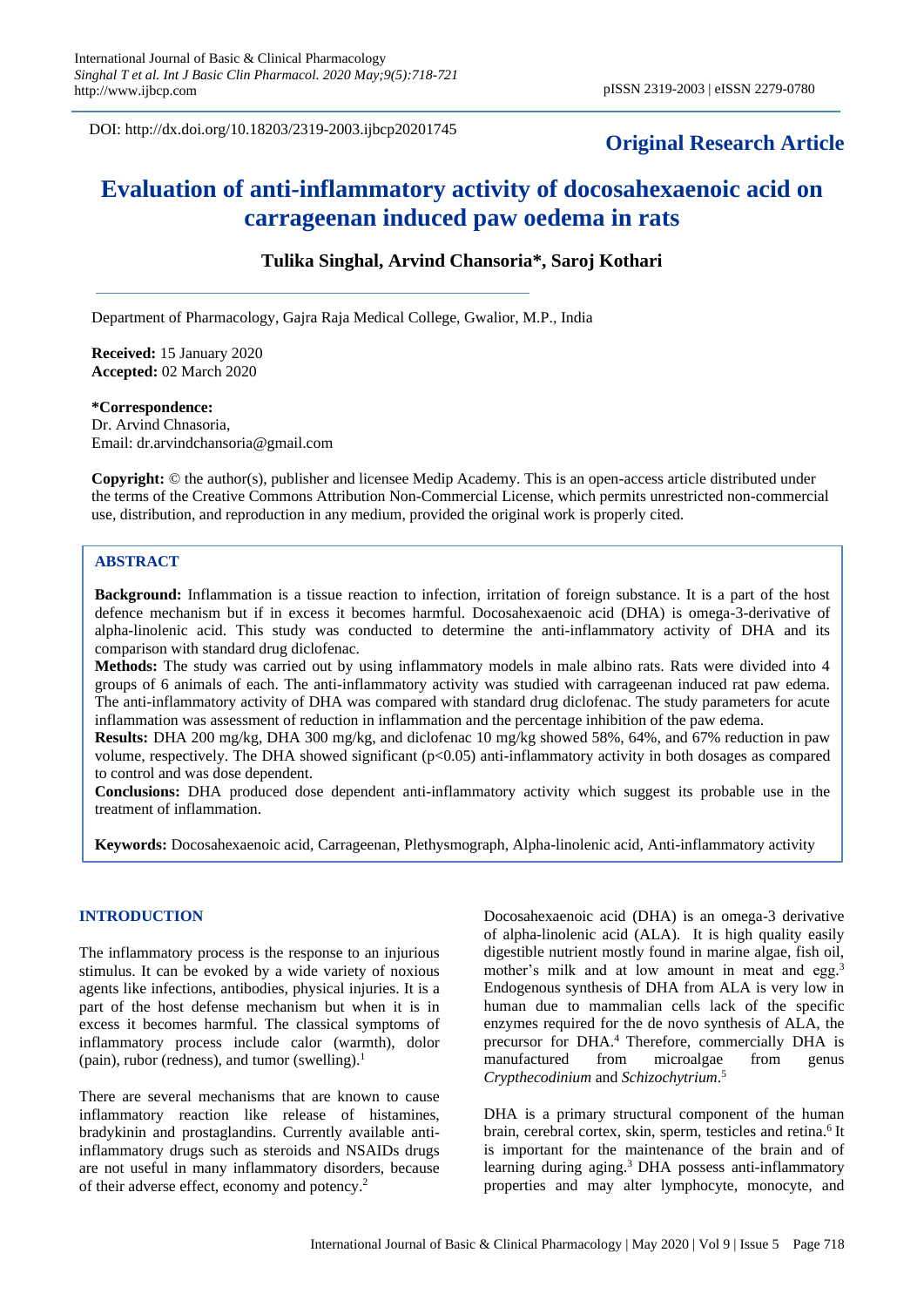macrophage functions.<sup>6</sup> It also inhibits the expression of inflammatory markers such as pro inflammatory cytokines, monocyte adhesion to endothelial cells, and cell adhesion molecules particularly vascular cell adhesion molecule-1 and E-selectin.<sup>7</sup>

Very few studies are conducted in the past to find the effect of pure DHA in rodents and neither has compared its effect with established anti-inflammatory activity. Therefore, present study is planned to find the effect of pure DHA supplementation in inflammation and to compared its efficacy with standard anti-inflammatory drugs.

# **METHODS**

#### *Chemical and drugs*

DHA (IUPAC name: all cis- docosa- 4,7,10,13,16,19 hexaenoic acid, trivial name- cervonic acid, chemical formula: C22H32O2, and molecular weight: 328.488) was obtained from green heaven India (an herbal manufacturing unit). Diclofenac (Tab. Voveran 50 mg-Novarits pharmaceuticals Pvt. Ltd.) were purchased from market. Distilled water and gum acacia 2% of standard quality were used. Carrageenan drug were obtained from government autonomous ayurvedic college and hospital, Gwalior. All drugs were administered as 2% gum acacia suspension.

#### *Experimental animals*

Healthy albino rats (100-150 gram) available in our institutional animal house were used for this study. Mice were housed in clean polypropylene cages and were accommodated in a controlled environment (26°-28°C) with a 12 hours light and dark cycle and provided with food and water. The experimental protocol was approved by institutional animal ethics committee (IAEC) of G.R.M.C. Gwalior registration no: 846/GO/Ere/s/04/CPCSEA.

#### *Experimental protocol*

The study was carried out in 24 male Albino rats which were randomly divided into 4 groups of 6 mice each. Gum acacia (2%, 0.5 ml) suspension was used as a vehicle in group 2, 3, and 4. All drugs were given orally via oral gavage. Group 1 (control group) received 2% GA suspension. Group 2,3 and 4 received DHA 200 mg/kg, DHA 300 mg/kg and diclofenac 10 mg/kg. Animals were fasted for 12h before each study. All the groups received the respective treatments for a period of 30 days. On the 30th day the effect of the drug on inflammation was observed. Carrageenan induced hind paw edema is a standard experimental model of acute inflammation. Moreover, this experimental model exhibits a high degree of reproducibility.<sup>8</sup> Paw volume was measured by using mercury plethysmograph.

The pre starved animals received 0.1 ml of 1% w/v carrageenan into the left hind paw one hour after drug administration. The paw volume was measured at 0, 1, 2, 3, and 4 hours after the injection of carrageenan. Antiinflammatory effect of DHA was calculated by the following equation.

Anti-inflammatory activity  $% = (1-D/C) \times 100$ 

Where  $D = (\%)$  difference in paw volume after the administration of drugs and  $C = (\% )$  difference of volume in the control group.<sup>10</sup>

# *Statistical analysis*

Paw volume were given as mean ±SEM. All the groups were analyzed by one-way ANOVA followed by Tukey's multiple comparison test. P<0.05 was considered statistically significant.

# **RESULTS**

Table 1, shows the anti-inflammatory activity of DHA. The mean difference in paw volume was calculated by subtracting final paw volume (four hours after drug administration) from initial paw volume for each group. The mean difference in paw volume was less for all doses of the DHA and standard drug as compared to control. The final paw volume was compared using one-way ANOVA  $(F=54.99, p<0.001)$ .

Post hoc Tukey's test revealed that there was significant difference in reduction of paw volume as compared to the control.

# **Table 1: Effect of DHA on carrageenan induced paw edema in rats.**

| Groups        | <b>Mean normal paw</b><br>volume (ml) | Mean paw volume 4 hrs<br>after inflammation | Mean increase in paw<br>volume (ml) | $(\%)$ paw edema |
|---------------|---------------------------------------|---------------------------------------------|-------------------------------------|------------------|
| <b>GA10</b>   | $0.41 \pm 0.03$                       | $1.43 \pm 0.02$                             | $1.02 \pm 0.01$                     | 100              |
| <b>DHA200</b> | $0.52 \pm 0.05$                       | $1.03 \pm 0.06$                             | $0.50 \pm 0.07^*$                   | 41.30            |
| <b>DHA300</b> | $0.52 \pm 0.05$                       | $0.89 \pm 0.07$                             | $0.36 \pm 0.04^*$                   | 35.70            |
| DCF10         | $0.51 \pm 0.05$                       | $0.82 \pm 0.07$                             | $0.31 \pm 0.03$ <sup>*†</sup>       | 32.51            |

GA10= gum acacia 10 ml/kg; DHA200 and DHA300= docosahexaenoic acid 200 mg/kg and 300 mg/kg respectively; DCF10= diclofenac 10 mg/kg (standard drug). \*p<0.01 as compared to GA10,  $\frac{1}{2}$  p<0.05 as compared to test drug DHA 200 mg/kg.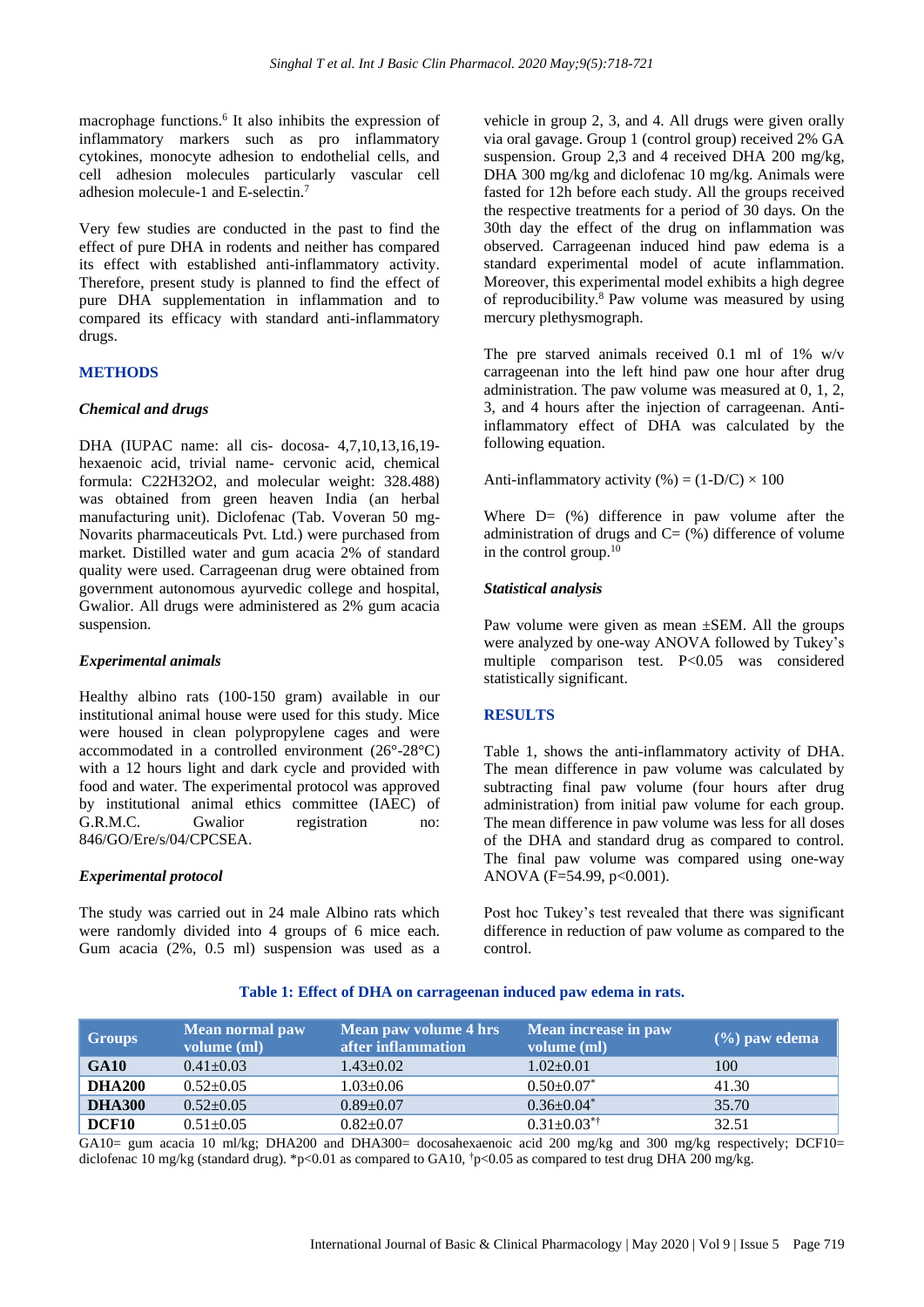Figure 1, shows the percentage inhibition of paw volume of different groups. At the dose of 200 mg/kg and 300 mg/kg DHA produced inhibition of paw volume of 50.98% and 64.71% respectively. Standard drug diclofenac produced 69.67% inhibition of paw edema and it was significant with control and DHA200. DHA produced a dose dependent increase in the percentage inhibition of paw volume; however, it was not statistically significant. The anti-inflammatory effect exhibited by DHA was not superior to that of standard drug.



**Figure 1: Percent anti-inflammatory activity of DHA.**

# **DISCUSSION**

The beneficial effect of the DHA in maintaining various bodily functions are well documented. DHA is used as dietary supplements in various food products and baby formulas to enhance their brain development and cognitive functions. Other than brain enhancement DHA also have anti-depression, anti-inflammatory, anti-cancer and immunological actions.<sup>9</sup> Although the literature presents several studies on the inflammatory effects of omega-3 PUFA, there are only few studies on antiinflammatory effect of DHA and most of the studies are in-vitro. Such findings induced us to conduct this work, relating the anti-inflammatory activity of DHA on experimental models of inflammation.

In this study DHA has been revealed a significant acute anti-inflammatory activity by inhibiting the increase in the paw volume induced by carrageenan. Carrageenan induced edema is a biphasic response. In the first phase there is release of histamine, serotonin and kinins whereas in the second phase release of PG and slow reacting substances occurs which is peak at  $3 h<sup>10</sup>$  Nitric oxide (NO) also plays an important role in carrageenan induced paw inflammation. Inducible NO synthase expression and subsequent production of NO maintains the inflammation. $11$ 

Present study showed DHA 300 mg/kg produced 64.3% significant paw edema inhibition. Nakamura et al study showed that administration of 4 g/kg/day of DHA as a high fat dietary supplement to rats for 5 or 15 days cause reduction of edema by 50% as compared to control in carrageenan-induced paw edema model.<sup>12</sup> Nauroth et al reported that administration of a DHA- dietary supplementation in a dose of 800 mg/kg/day for 4 weeks reduced the production of the proinflammatory cytokines IL-1b and TNF-a and that DHA showed significant 30% reduction carrageenan-induced edema. Their studies also show that DHA had no effect on COX-2 expression, but PGE2 levels were reduced by DHA.<sup>13</sup> Nobre et al, observed that administration of omega 3 supplementation reduced the carrageenan-induced edema by 40%. They showed that the omega-3 supplement significantly decreased MPO release which cause inhibition of COXs, leading to a reduced release of proinflammatory cytokines, such as TNF- $\alpha$  through in-vitro studies.<sup>14</sup> Another in-vitro study done by Zhao et al evaluated that DHA have an inhibitory effect on LPS-stimulated inflammatory response, cause inhibition of NF-ĸB activation via PPARϒ activation and concluded that these are the possible mechanism of anti-inflammatory effect of DHA.<sup>15</sup> There are some other studies which stated that DHA have anti-inflammatory properties such as Weldon et al.<sup>16</sup>

The results of our study are in accordance with previously done studies enumerated above on anti-inflammatory effects of DHA. The mechanism of anti-inflammatory activity of DHA in carrageenan induced paw edema in our study may be due to similar action shown by them.

# **CONCLUSION**

DHA produced dose dependent anti-inflammatory activity which suggest its probable use in the treatment of inflammation.

*Funding: No funding sources Conflict of interest: None declared Ethical approval: The study was approved by the Institutional Ethics Committee*

#### **REFERENCES**

- 1. Brunton LL, Chabner BA, Knollmann BC. Goodman and Gilman's The Pharmacological Basis of Therapeutics. New York City. The McGraw-Hill Companies, Inc; 2011: 959-960.
- 2. Dhalendra G, Satapathy T, Roy A. Animal Models for Inflammation: A Review. Asian J Pharm Res. 2013;3(4):207-12.
- 3. Horrocks LA, Yeo YK. Health benefits of docosahexaenoic acid (DHA). Pharmacol Res. 1999;40(3):211-25.
- 4. Docosahexaenoic Acid (DHA): An Ancient Nutrient for the Modern Human Brain Joanne Bradbury, Nutrients. 2011;3:529-54.
- 5. Martek Biosciences Corporation (5 April 2007). 'History of Martek'. Archived from the original on February 5, 2007. Retrieved March 10, 2007.
- 6. Guesnet P, Alessandri JM. Docosahexaenoic acid (DHA) and the developing central nervous system